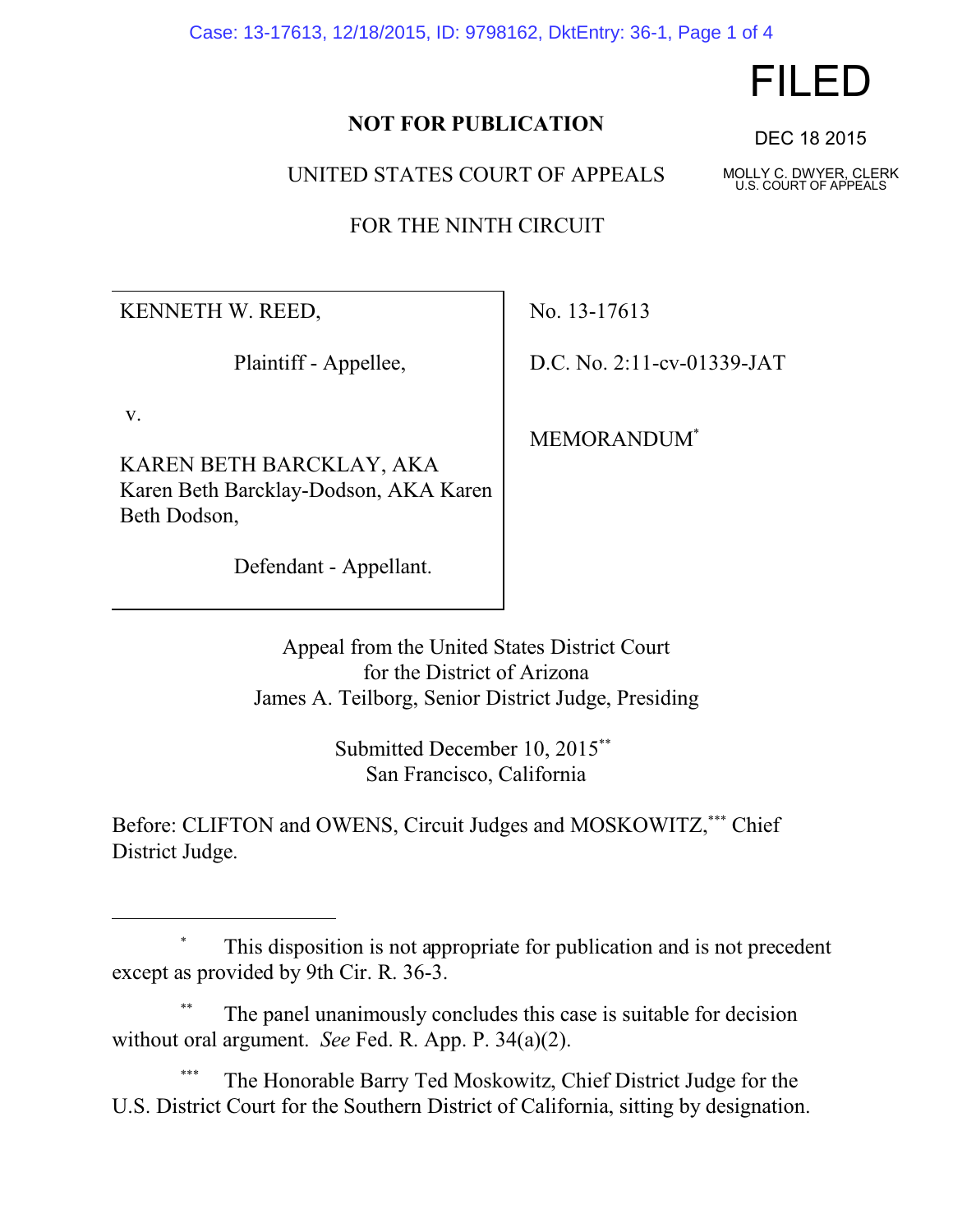Dr. Karen Barcklay appeals from the district court's denial of her motion for summary judgment based on qualified immunity in a 42 U.S.C. § 1983 action brought by Arizona state prisoner Kenneth Reed alleging deliberate indifference to his serious medical needs in violation of the Eighth Amendment. Specifically, Reed alleges that Dr. Barcklay refused to provide effective medication for his serious migraines. We review de novo a district court's order denying summary judgment on the ground of qualified immunity. *Huskey v. City of San Jose*, 204 F.3d 893, 899 (9th Cir. 2000). We affirm.

As a preliminary matter, Reed contends that we lack appellate jurisdiction to review this interlocutory appeal because Dr. Barcklay raises factual rather than legal disputes. However, we have jurisdiction because "[w]here disputed facts exist, . . . we can determine whether the denial of qualified immunity was appropriate by assuming that the version of the material facts asserted by the non-moving party is correct." *Bingue v. Prunchak*, 512 F.3d 1169, 1172-73 (9th Cir. 2008) (quoting *Jeffers v. Gomez*, 267 F.3d 895, 903 (9th Cir. 2001) (per curiam)).

Dr. Barcklay argues that she is entitled to qualified immunity because she did not violate Reed's clearly established rights. However, viewing the facts in the light most favorable to Reed, Dr. Barcklay deliberately chose not to provide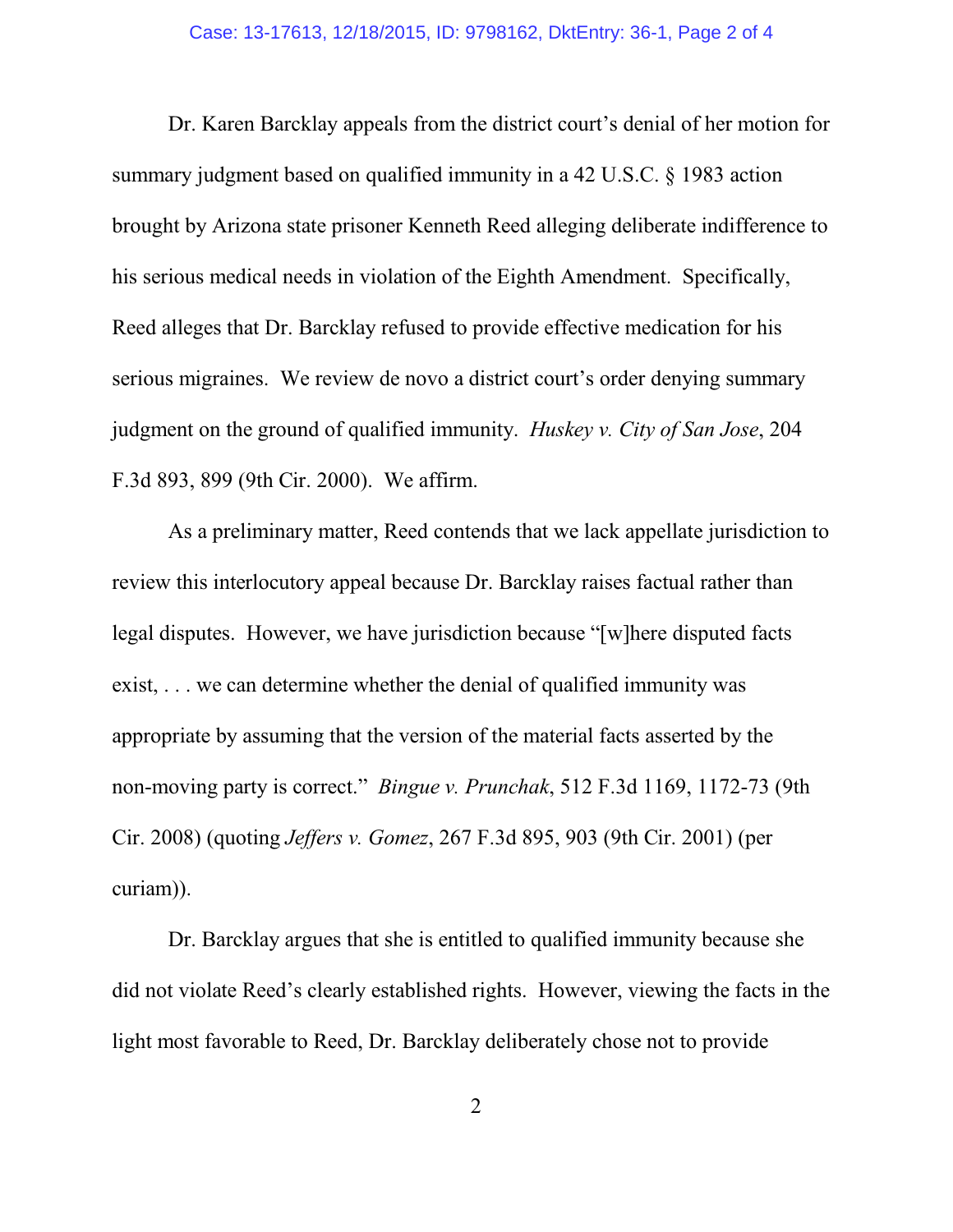effective medication that Reed had long been prescribed for serious migraines despite the substantial risk of harm to Reed. It was clearly established that a physician's failure to provide treatment that would alleviate an inmate's significant pain could constitute deliberate indifference in violation of the Eighth Amendment. *See Jett v. Penner*, 439 F.3d 1091, 1096 (9th Cir. 2006) (setting forth deliberate indifference standard). We reject Dr. Barcklay's attempt to frame the issue more narrowly as whether it was clearly established that inmates have a right to nonemergency medical care after they fail to follow prison policy to submit their request in writing. *See Kelley v. Borg*, 60 F.3d 664, 667 (9th Cir. 1995) (rejecting attempt to more narrowly define an inmate's Eighth Amendment right to receive medical care because to do so would allow defendants to "define away all potential claims"). Moreover, viewing the facts in the light most favorable to Reed, he complied with the prison policy to submit his request in writing, and it was not reasonable to require him to continue submitting the same request when it became clear that to do so would be futile.

Alternatively, Dr. Barcklay argues that she is entitled to qualified immunity because she could have mistakenly, but reasonably, perceived that she was not exposing Reed to a substantial risk of serious harm by denying his request for effective migraine medication. *See Estate of Ford v. Ramirez-Palmer*, 301 F.3d